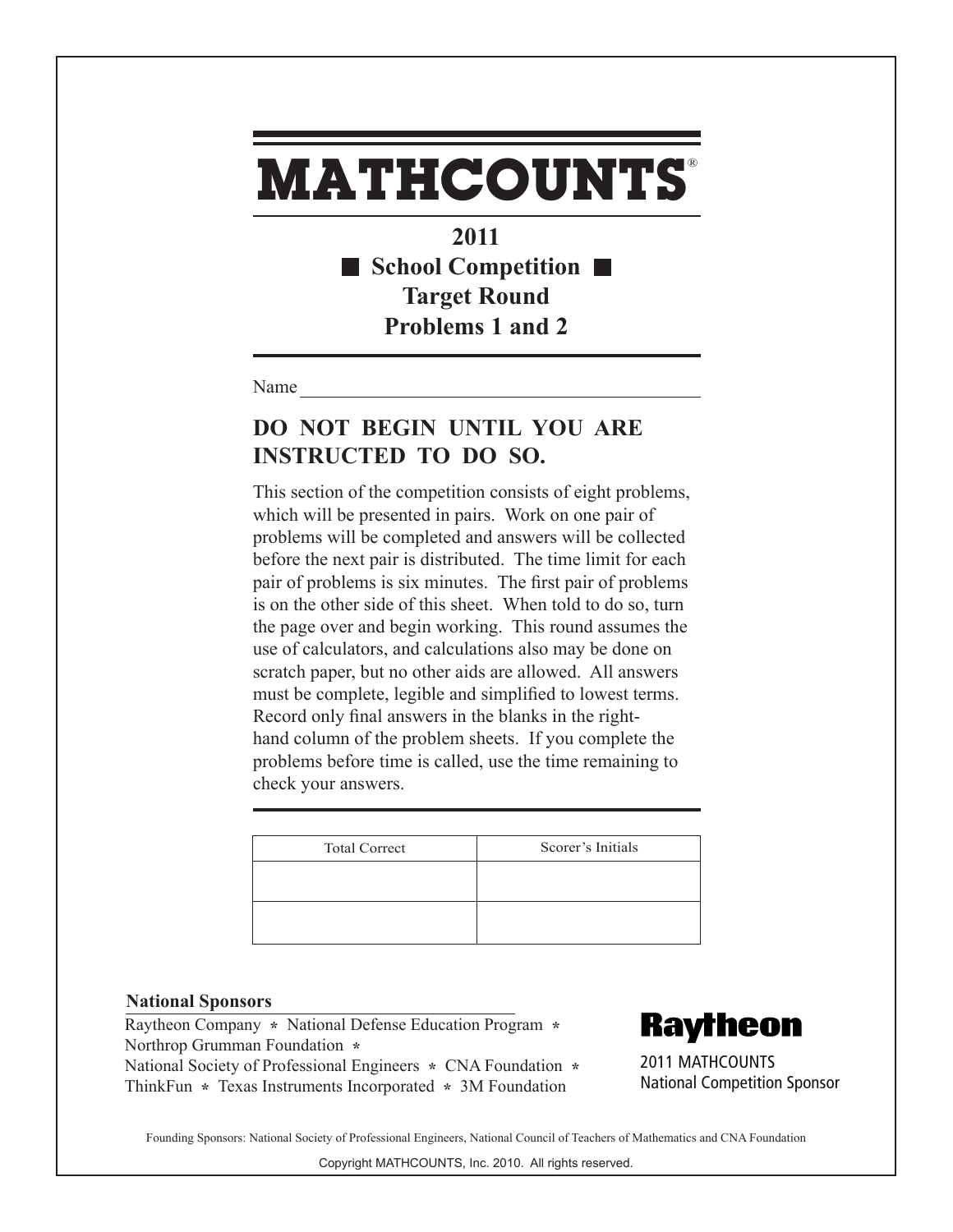- 1. <u>\$</u>
- 1. At the Cupcake Cottage, you can buy single cupcakes, packages of six cupcakes, or packages of twelve cupcakes. Mr. Kelly wants to purchase cupcakes for the softball picnic. He wants to buy enough cupcakes so that each of the 16 players on each of the 8 teams in the league will get one cupcake. Given the prices listed below, what is the least amount of money he can spend to purchase the cupcakes?

Cupcake Cottage Price List

| Number of Cupcakes Cost of Cupcakes |         |
|-------------------------------------|---------|
|                                     | \$1.50  |
| 6                                   | \$8.50  |
| 12                                  | \$16.00 |

2. If this shape is folded into a cube and rolled, one face of the cube will be on the table while the other faces will be showing. What is the probability that the sum of the numbers on the faces that are showing will be odd? Express your answer as a common fraction.

2.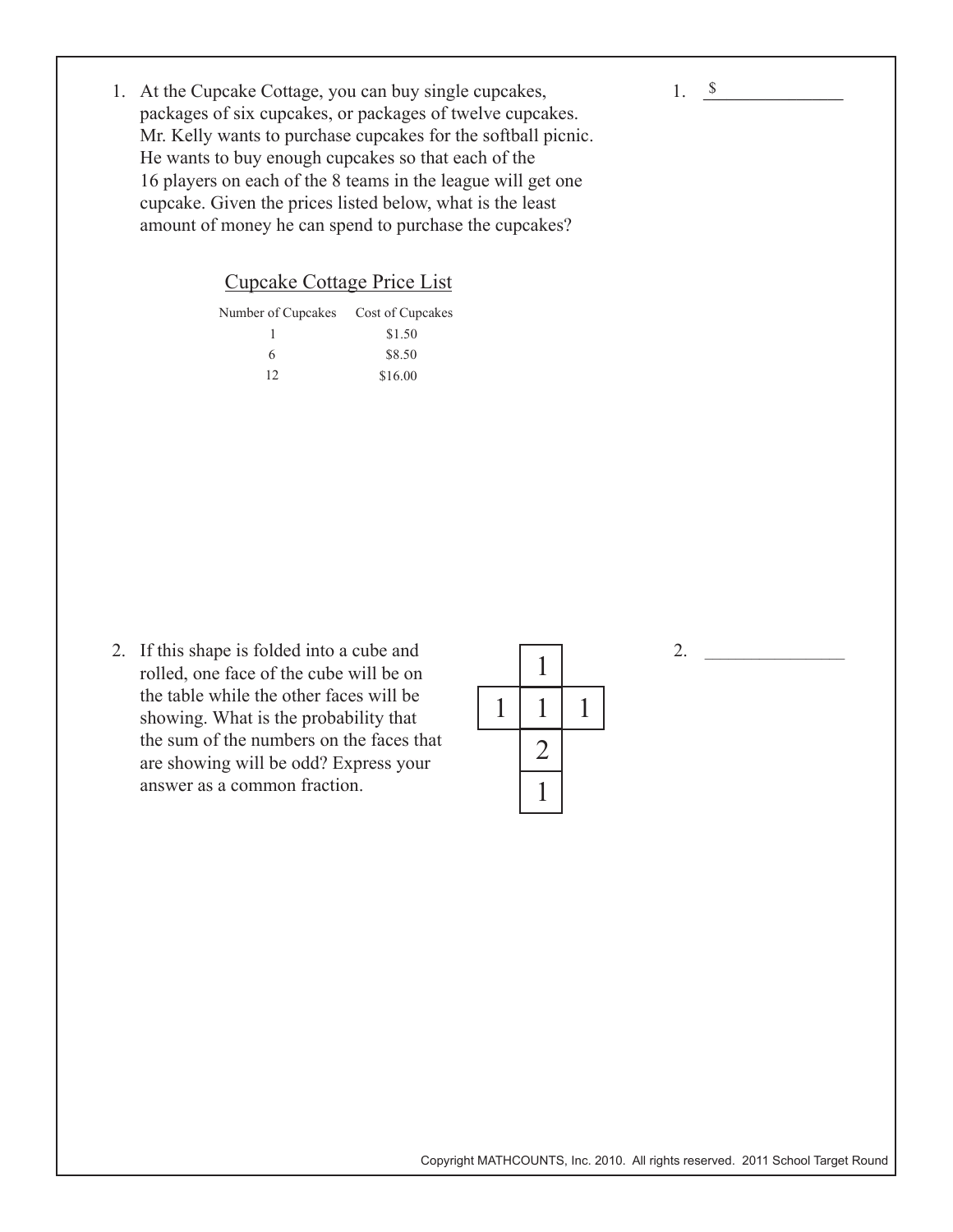**2011 School Competition Target Round Problems 3 and 4**

Name

**DO NOT BEGIN UNTIL YOU ARE INSTRUCTED TO DO SO.**

| <b>Total Correct</b> | Scorer's Initials |
|----------------------|-------------------|
|                      |                   |
|                      |                   |
|                      |                   |

### **National Sponsors**

Raytheon Company **\*** National Defense Education Program **\***  Northrop Grumman Foundation **\***  National Society of Professional Engineers **\*** CNA Foundation **\***  ThinkFun **\*** Texas Instruments Incorporated **\*** 3M Foundation

**Raytheon** 

2011 MATHCOUNTS National Competition Sponsor

Founding Sponsors: National Society of Professional Engineers, National Council of Teachers of Mathematics and CNA Foundation

Copyright MATHCOUNTS, Inc. 2010. All rights reserved.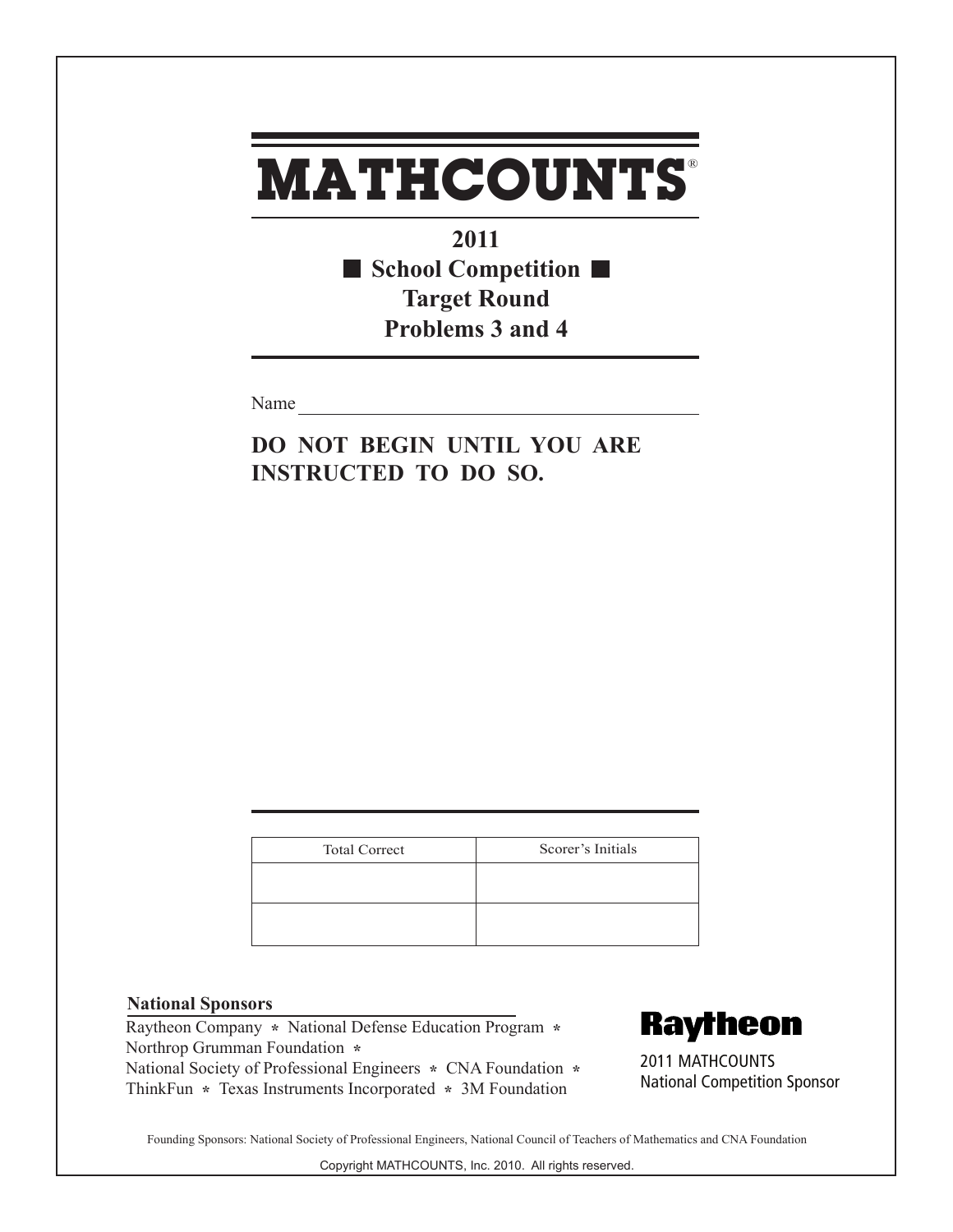| 3. The eighth grade at Memorial Middle School is selling<br>wrapping paper and gift bags to raise money for a field trip.<br>They sold one-half as many rolls of wrapping paper as they did<br>gift bags. The profit they make for each roll of wrapping paper<br>is \$2.50 and for each gift bag is \$1.50. If the total profit was<br>\$704, how many gift bags were sold? | 3 <sub>1</sub> | gift bags     |
|------------------------------------------------------------------------------------------------------------------------------------------------------------------------------------------------------------------------------------------------------------------------------------------------------------------------------------------------------------------------------|----------------|---------------|
| 4. A can of tuna that contained 6 ounces of tuna sold for \$1.20.<br>The can was redesigned to hold only 5 ounces. The price<br>remained at \$1.20. What was the percent increase in the cost<br>per ounce of tuna?                                                                                                                                                          | 4.             | $\frac{0}{0}$ |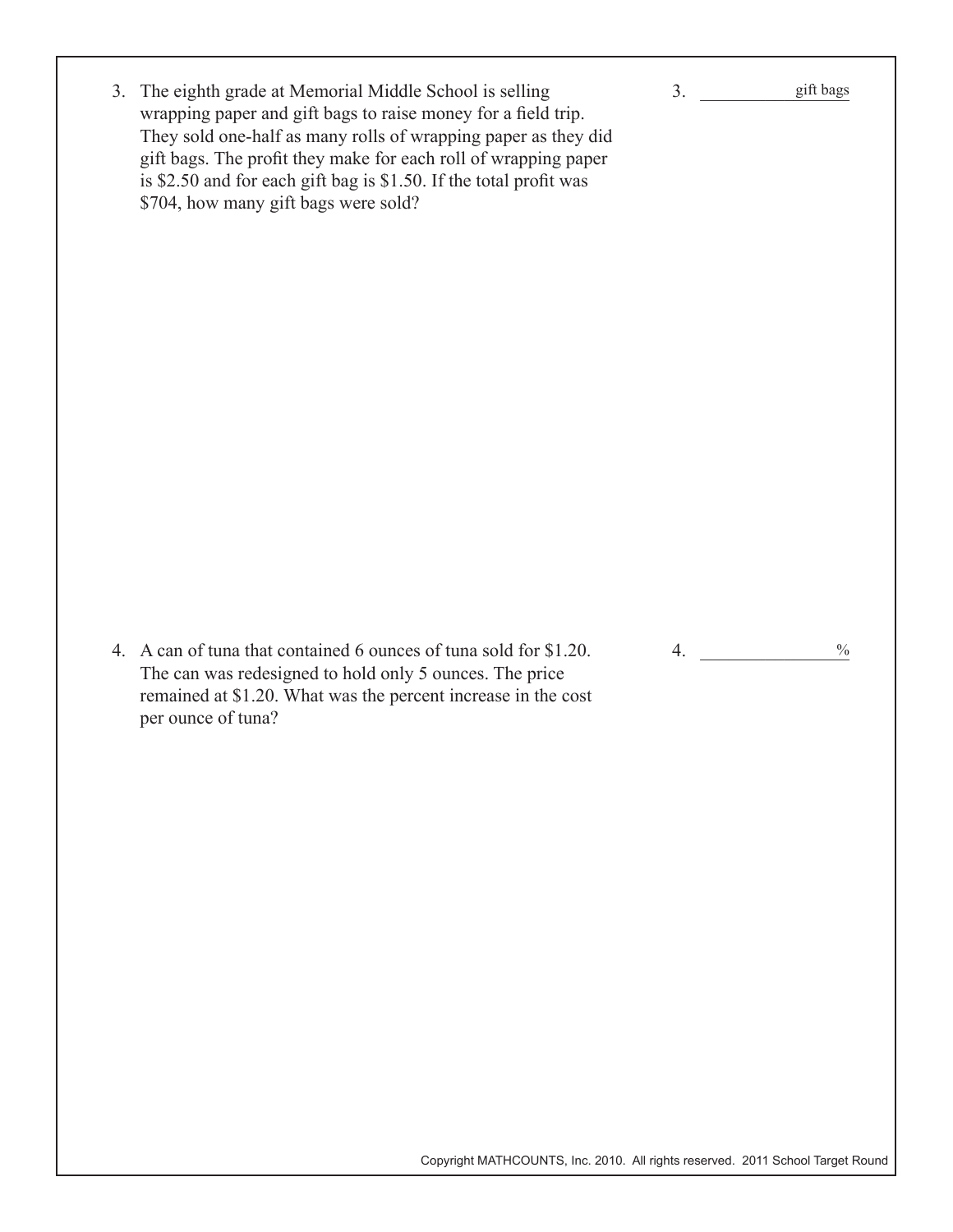**2011** ■ School Competition ■ **Target Round Problems 5 and 6**

Name

**DO NOT BEGIN UNTIL YOU ARE INSTRUCTED TO DO SO.**

| <b>Total Correct</b> | Scorer's Initials |
|----------------------|-------------------|
|                      |                   |
|                      |                   |
|                      |                   |
|                      |                   |

### **National Sponsors**

Raytheon Company **\*** National Defense Education Program **\***  Northrop Grumman Foundation **\***  National Society of Professional Engineers **\*** CNA Foundation **\***  ThinkFun **\*** Texas Instruments Incorporated **\*** 3M Foundation

**Raytheon** 

2011 MATHCOUNTS National Competition Sponsor

Founding Sponsors: National Society of Professional Engineers, National Council of Teachers of Mathematics and CNA Foundation

Copyright MATHCOUNTS, Inc. 2010. All rights reserved.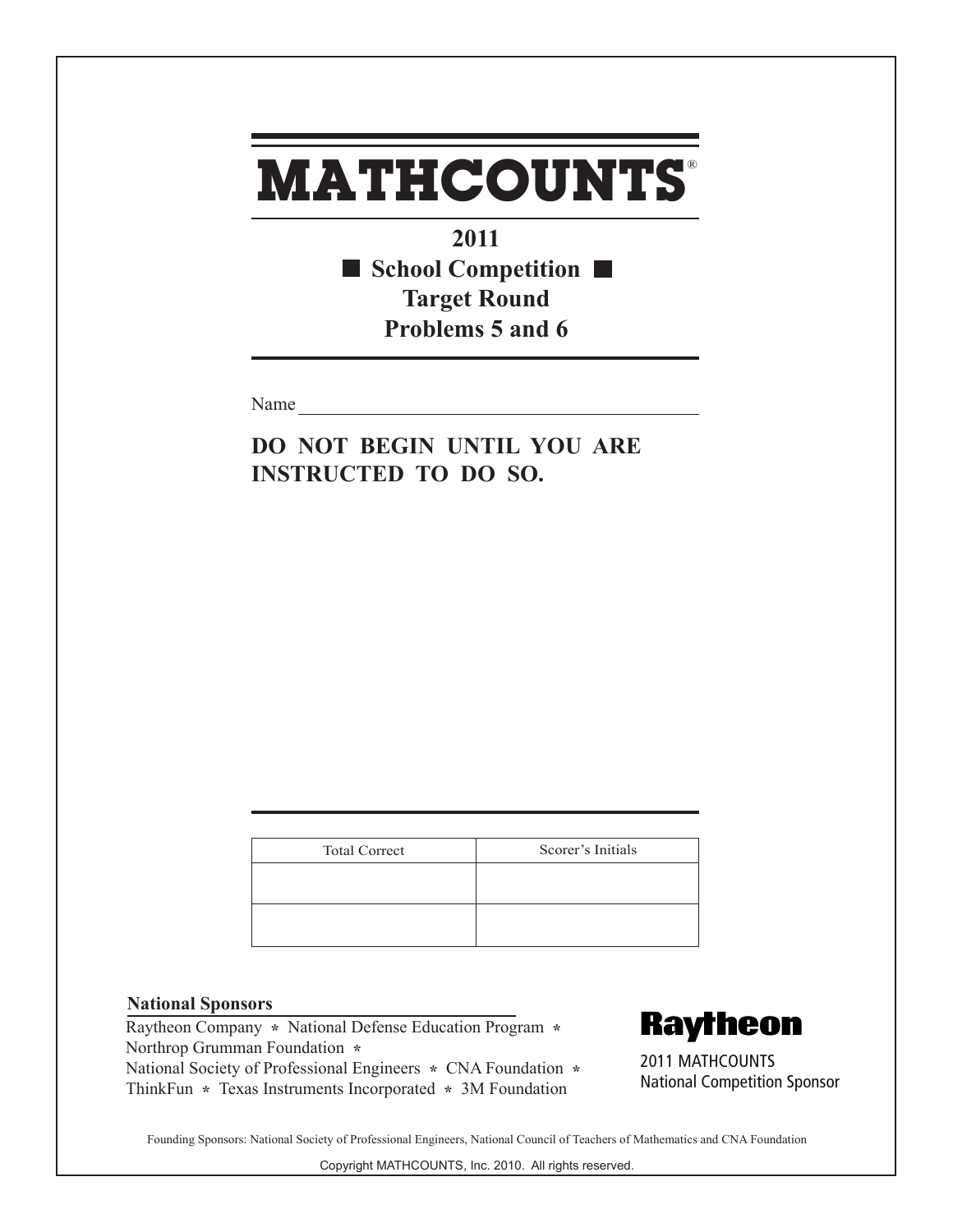| 5. How many non-congruent triangles with only integer side | triangles |
|------------------------------------------------------------|-----------|
| lengths have a perimeter of 15 units?                      |           |

6. Tom finds that his \$35 will buy exactly 19 pounds of bananas and 5 pounds of oranges or it will buy 6 pounds of bananas and 20 pounds of oranges. How much more than \$35 would 25 pounds of each fruit cost?

Copyright MATHCOUNTS, Inc. 2010. All rights reserved. 2011 School Target Round

6.  $\frac{\$}{\$}$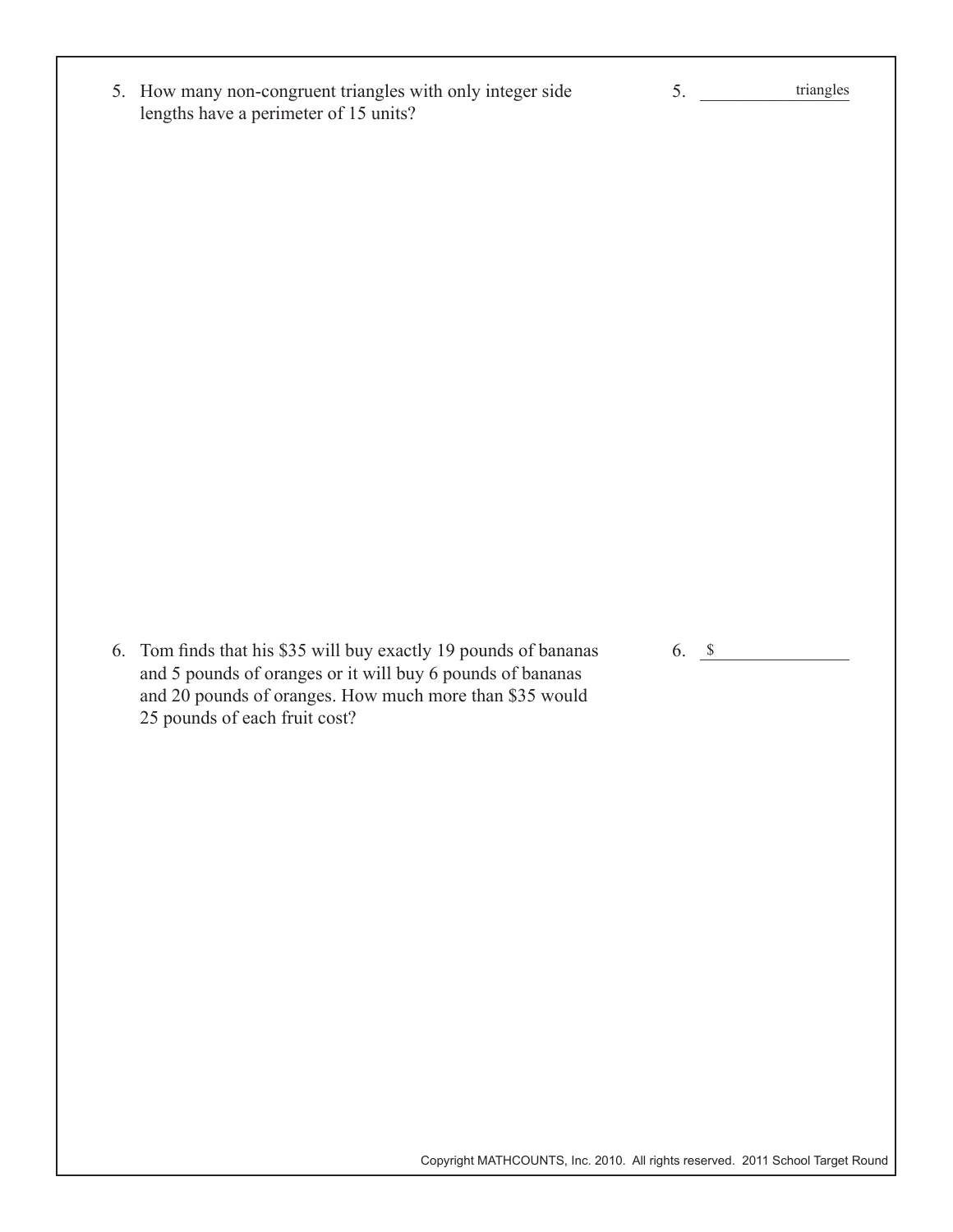**2011** ■ School Competition ■ **Target Round Problems 7 and 8**

Name

**DO NOT BEGIN UNTIL YOU ARE INSTRUCTED TO DO SO.**

| <b>Total Correct</b> | Scorer's Initials |
|----------------------|-------------------|
|                      |                   |
|                      |                   |
|                      |                   |

### **National Sponsors**

Raytheon Company **\*** National Defense Education Program **\***  Northrop Grumman Foundation **\***  National Society of Professional Engineers **\*** CNA Foundation **\***  ThinkFun **\*** Texas Instruments Incorporated **\*** 3M Foundation

**Raytheon** 

2011 MATHCOUNTS National Competition Sponsor

Founding Sponsors: National Society of Professional Engineers, National Council of Teachers of Mathematics and CNA Foundation

Copyright MATHCOUNTS, Inc. 2010. All rights reserved.